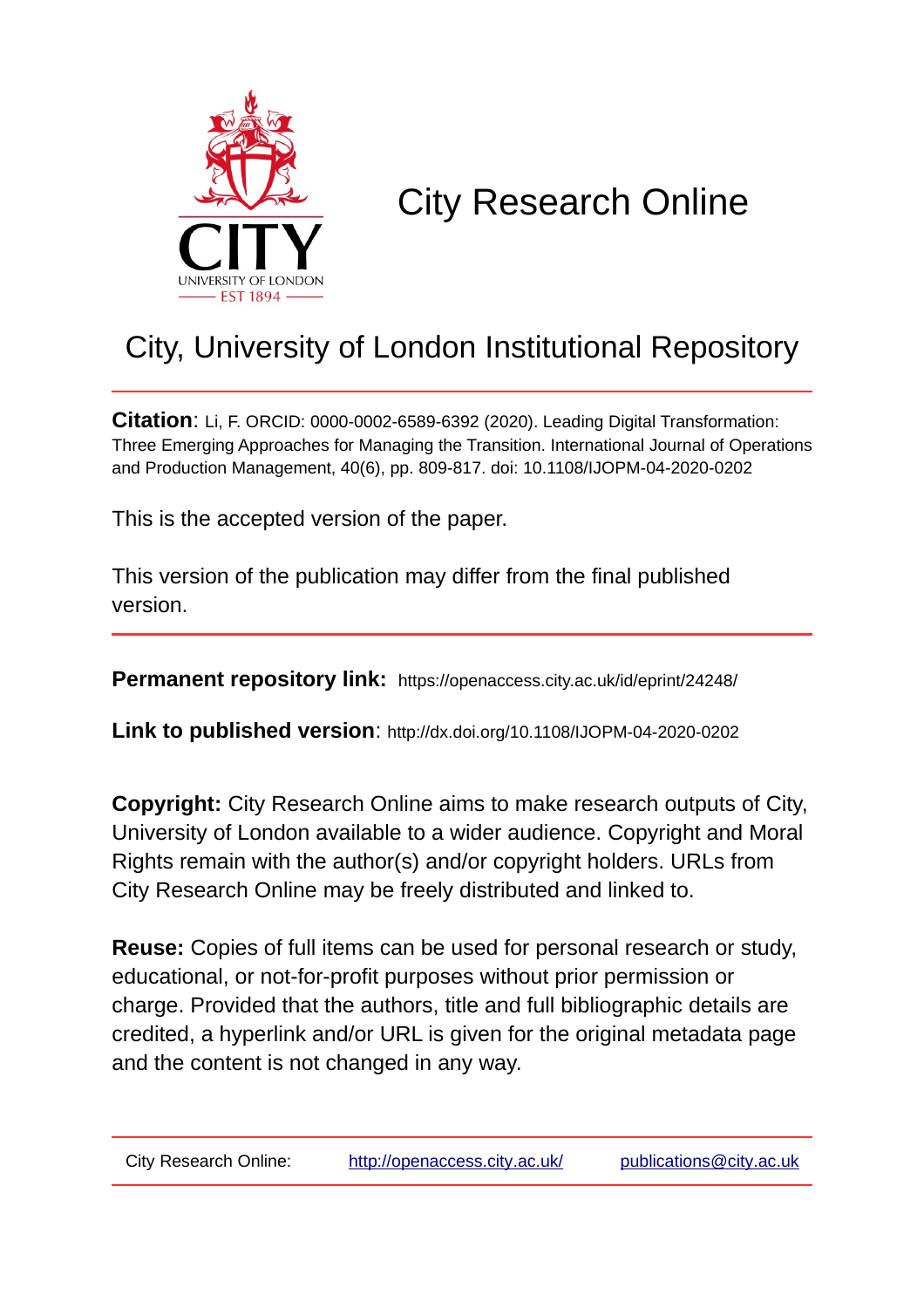#### **This paper has been refereed and accepted by**

## **International Journal of Operations and Production Management**

**DOI (10.1108/IJOPM-04-2020-0202) May 2020** 

### **Leading Digital Transformation: Three Emerging Approaches for Managing the Transition**

Professor Feng Li Cass Business School City, University of London

Feng.li.1@city.ac.uk

May 2020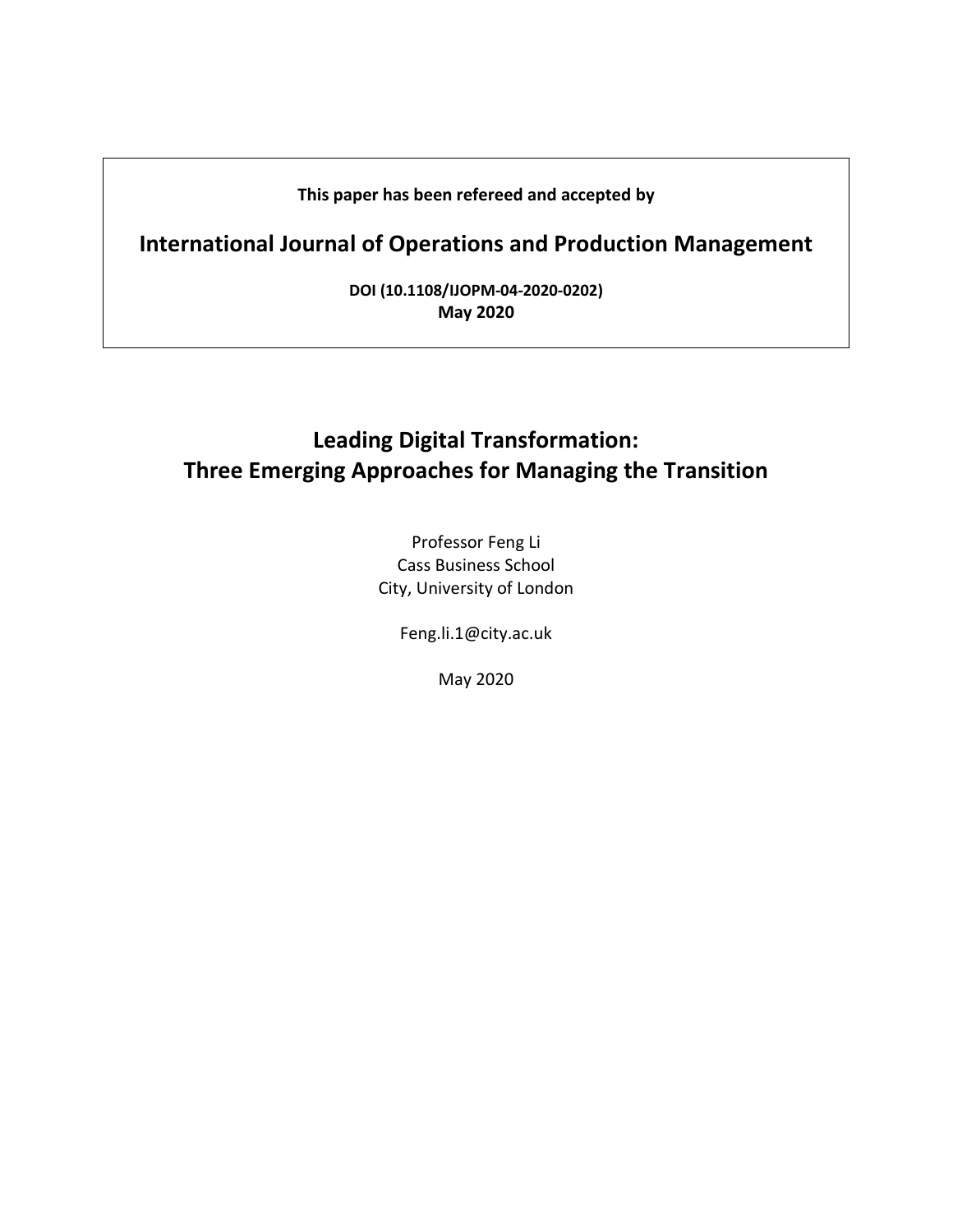#### **Leading Digital Transformation: Three Emerging Approaches for Managing the Transition**

**Feng Li Cass Business School** 

#### **Abstract**

*Despite over half a century's research and practice, our track record in leading digital transformation remains notoriously poor, with a failure rate of over 70%. The challenge is not in developing new strategies and business models or new organizational designs enabled by digital technologies, nor in successfully executing them as planned, but in effectively managing the transition from where the organization is towards a desired future state when both the path and destination are frequently shifting. Emerging evidence suggests that in the highly unpredictable digital economy, the traditional linear process of developing a strategy and then executing it is increasingly replaced by an iterative process where strategy is developed and recalibrated through execution. My research of a group of global digital champions at the forefront of digital transformation – including Amazon, Alibaba, Baidu, Google, JD.com, Uber, VMWare and Slack has found that three new approaches are emerging, which enable these firms to successfully manage the transition while mitigating the huge risks involved. The coronavirus pandemic has forced many organizations to go digital almost overnight, which has significantly increased the urgency imperative for digital transformation. A new opportunity exists to systematically study such emerging approaches in order to develop new theories, guide practice and maximize impact.* 

#### **Introduction**

The rapid development of digital technologies has facilitated profound changes in the strategies and operations across different industries around the world. Digital transformation has been described as the modern-day fight to survive the existential threat of digital disruption. The leadership challenge is not in developing new strategies and business models or new organizational designs enabled by digital technologies, nor in effectively executing them as planned, but in successfully managing the transition from where the organization is towards a desired future state by frequently evaluating and recalibrating both the path and destination for the organization using emerging intelligence (Li, 2018a; Ross, 2020).

In the volatile digital economy, multi-year strategies are inherently flawed, as it is nearly impossible to develop accurate strategic plans so far ahead; and breakdowns in execution can cost companies 40% of their new strategies' potential value (Mankin, 2017). With the coronavirus pandemic, the urgency for digital transformation has increased substantially when a large proportion of the workforce are forced to work remotely (Ivanov, 2020). Traditional linear approaches to bridge the strategy-execution gap are increasingly replaced by more iterative approaches when new strategies are developed and recalibrated through execution. This paper uses emerging evidence from eight leading businesses at the forefront of digital transformation to identify and illustrate three such approaches, and highlight new areas for future research in order to develop new theories and methods, guide practice and maximize impact.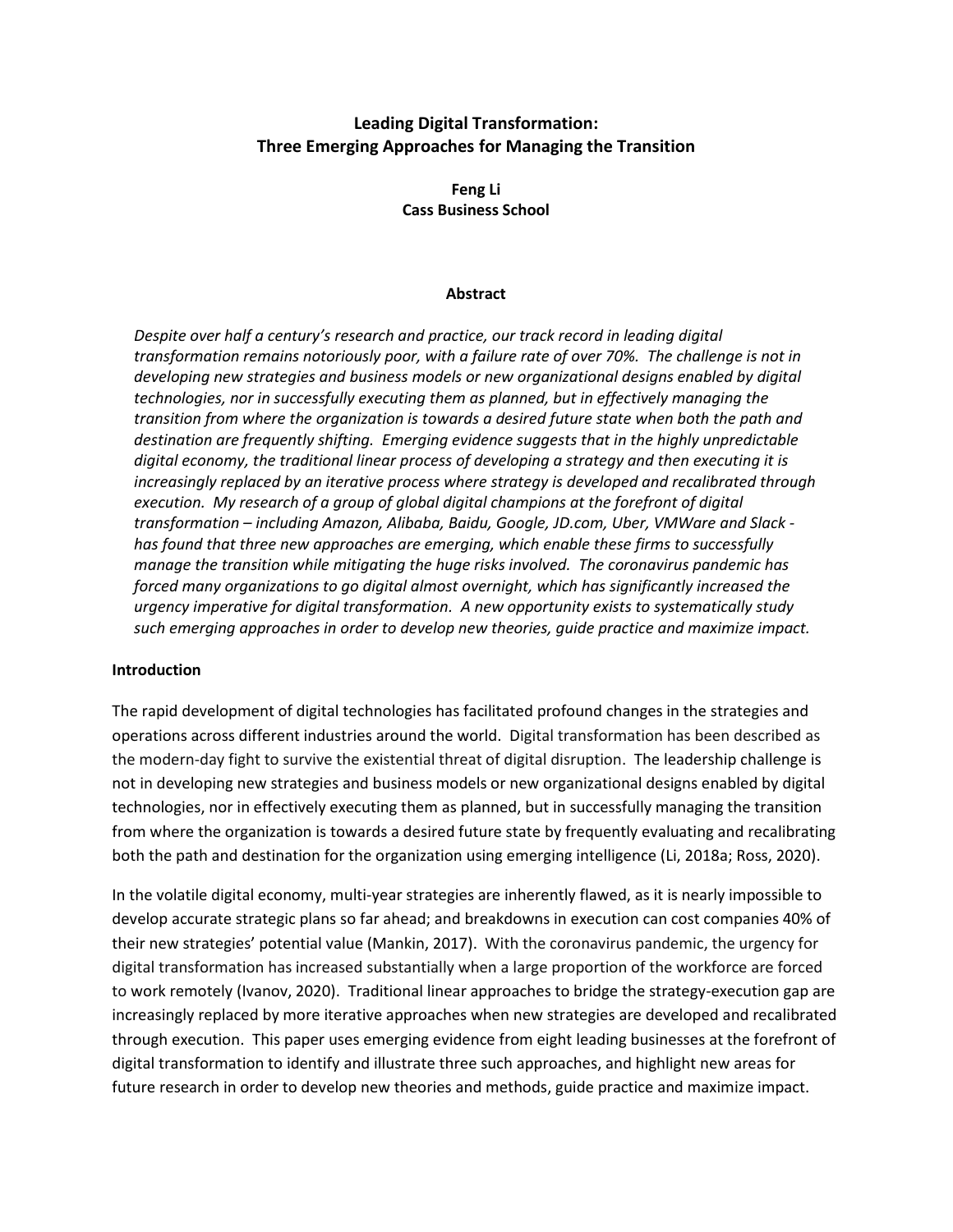#### **The Need for New Approaches**

Digital Transformation is not new, which refers to corporate initiatives to use the new capabilities afforded by digital technologies to transform the strategies and operations of organizations. However, such initiatives are notoriously difficult to get right despite over half a century's research and practice. Previous studies have shown that over 70% digital transformation programs fail (Reeves, *et al,* 2018). However, my research with Amazon, Alibaba, Baidu, Google, JD.com, Uber, VMWare and Slack has found that three new approaches are emerging, which enable these (and many other) firms to effectively manage the transition while mitigating the huge risks involved.

Since the late 1950s, digital technologies have been used to facilitate strategic and operational changes across different sectors around the world. The mainframe computers significantly increased an organization's ability to centralize control. The mini and personal computers and client-server architecture allowed organizations to further centralize control while decentralize responsibilities and associated activities. The internet, mobile communications, smart phones and the cloud enabled the development of new business models and new organizational forms, disrupting industries from travel and retailing to entertainment and financial services. Emerging digital technologies, from 5G, internet of things (IoTs), big data, artificial intelligence (AI), distributed ledger technologies (DLT) and multi-cloud environment, to autonomous vehicles and 3D printing, are opening up new possibilities to transform strategy and operations in ways we could not even envisage only a few years ago (Dubey *et al*, 2019).

Unfortunately, our track record in leading digital transformation has been surprisingly poor (Ross, Beath & Mocker, 2019). [High profile failures](https://www.cnbc.com/2019/10/30/heres-why-ge-fords-digital-transformation-programs-failed-last-year.html) – from Generic Electric (GE), Ford to Proctor & Gamble (P&G) – have highlighted the lack of strategic communications or failure to define a clear roadmap to plan and execute the right steps as the main causes. However, addressing such issues does not guarantee success, because in the volatile digital economy, the path and destination of digital transformation are nearly impossible to define from the outset (Siebel, 2019). Yet despite the uncertainties and high risks, business leaders must act quickly. If they wait for a point of deep crisis, their company may never recover (Li, 2018a; Saldanha, 2019). New approaches are urgently needed.

#### **Challenges for Senior Business Leaders**

There are two aspects to digital transformation. Developing new strategies, business models and organizational designs that are superior to traditional forms is not easy; but getting from where the organization is to where you want it to be often poses far greater challenges. New *resources* (particularly investments in new technologies and capabilities) are inevitably required; the *risks* involved are substantial; *resistance* from different stakeholders, even from those who will ultimately benefit from the transformation, is unavoidable; there are serious *repercussions* if things go wrong; and *rewards* often take a long time to materialize. Digital transformation has been described as akin to "*changing flight in mid-air*". One consequence is the growing disconnect between *rhetoric* and *reality*, and the persistent "strategy-execution gap" (Li, 2018a; Siebel, 2019).

The leadership challenges are particularly pronounced for CIOs/CTOs, but for CEOs and COOs as well. On the one hand, smart phones and a growing range of consumer technologies have become deeply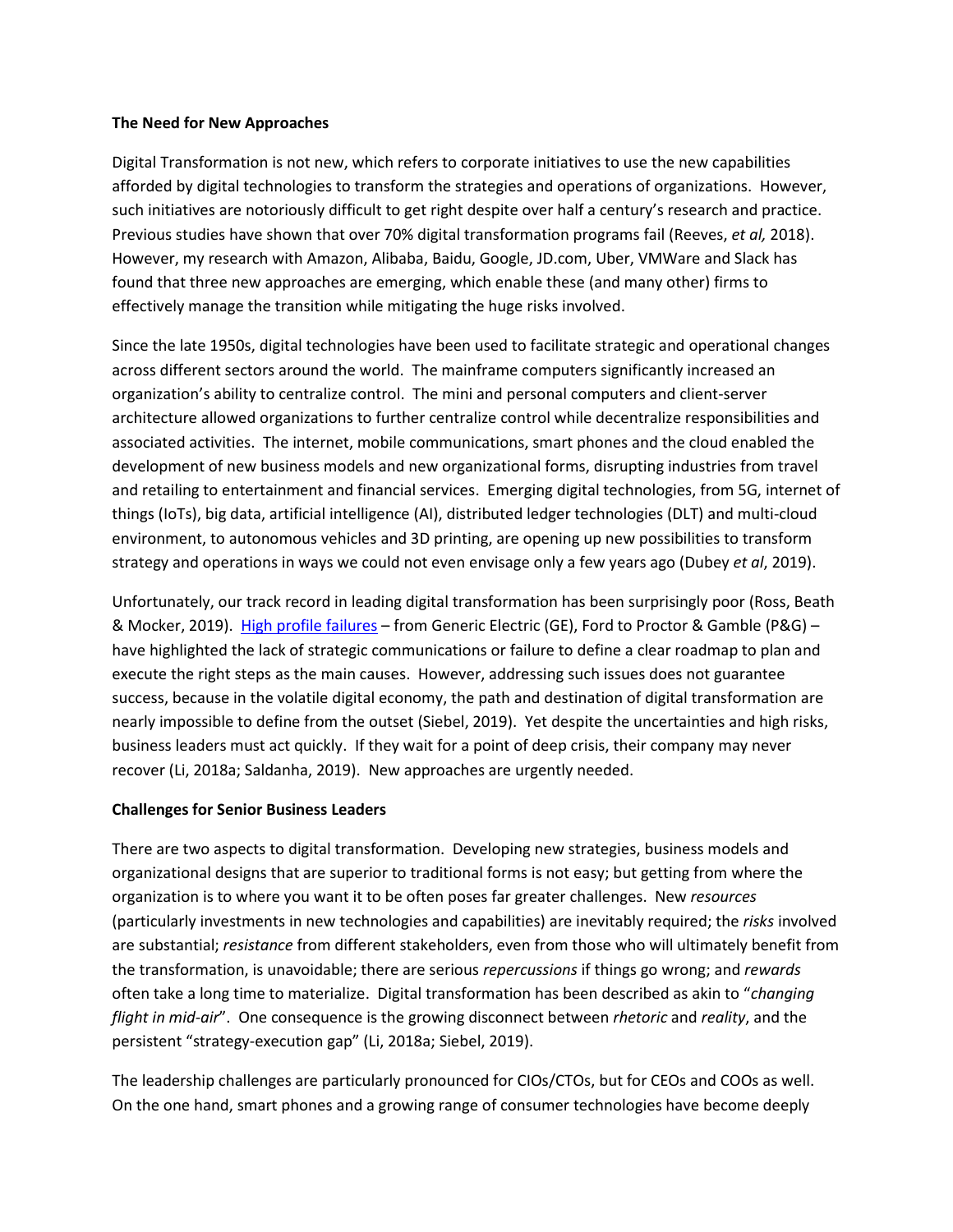embedded in every aspect of our lives. These consumer technologies, by and large, function smoothly with minimal hassle, and the "consumerization of IT" has significantly increased user expectations. In contrast, our embrace of digital technologies at work is far less advanced; and persistent frustration with corporate IT has pushed many people to bypass it and carry out a growing range of work tasks with personal technologies. This serves to further undermine the authority of CIOs/CTOs.

On the other hand, resource allocation for corporate IT has been diminishing; and much of what remains is taken up by maintenance of existing IT infrastructure and essential new developments for regulatory compliance and customer facing services, with little (if any) left for long-term strategic development. The CIO of an American bank I spoke with has an annual IT budget of \$4bn. However, 80% of the budget is earmarked for maintaining existing systems – particularly the legacy systems originated in the 1960s which still form the backbone of the bank's core IT infrastructure. A further 8-12% is used for essential new developments for regulatory compliance, security and consumer facing services, leaving less than 10% for genuine long-term initiatives. A recen[t survey](https://cmo.adobe.com/articles/2019/11/study--only-25--of-cios-feel-their-work-is-differentiated-from-c.html#gs.y3bmmt) of 200 CIOs shows that only one in four IT leaders see their efforts delivering competitive advantages. This has led to persistent frustrations and disappointment by CEOs, COOs and the Board.

#### **Managing the Transition: Three Emerging Approaches**

Given the complexity and high risks associated with digital transformation, the temptation for many senior business leaders is to make one big bet (a large scale, radical digital transformation) and hope for the best (Sebastian *et al*, 2017; McGrath & McManus, 2020). After all, business leaders have been urged to take bold actions in order to achieve sustainable competitive advantages. Large scale digital transformation is also more glamorous and exciting, and the paybacks can be enormous if successful (Anthony, *et al,* 2019). However, the high failure rate suggests that it is probably unwise to "bet the farm" and run the risk of losing everything if it can be avoided. Furthermore, it has been argued that most competitive advantages are not sustainable for prolonged periods, mainly as a result of imitation or innovations by competitors (D'aveni *et al*, 2010; Li, 2019). Are there any alternative or better ways of leading digital transformation than the traditional linear, big bang approach? My research has found at least three new approaches that are emerging in some leading organizations around the world (Table 1).

| <b>Approaches</b>                                                  | <b>Differences from traditional</b><br>approaches                                                                                                                                             | <b>Main features</b>                                                                 | <b>Examples</b>                              |
|--------------------------------------------------------------------|-----------------------------------------------------------------------------------------------------------------------------------------------------------------------------------------------|--------------------------------------------------------------------------------------|----------------------------------------------|
| Innovating by<br><b>Experimenting</b>                              | From a linear process of strategy<br>Using experiments to evaluate<br>making and execution to an<br>and recalibrate strategy and<br>iterative, recursive, learning process<br>guide execution |                                                                                      | Alibaba<br>Google<br>Amazon<br><b>VMWare</b> |
| <b>Radical transformation</b><br>through incremental<br>approaches | From one radical transformation to<br>a series of incremental inter-locked<br>steps to achieve radical change<br>cumulatively                                                                 | Strategy is developed,<br>evaluated and recalibrated<br>frequently through execution | Amazon<br>Slack<br>JD<br>Didi                |

|  |  |  |  |  | Table 1: Three Emerging Approaches for Leading Digital Transformation |
|--|--|--|--|--|-----------------------------------------------------------------------|
|--|--|--|--|--|-----------------------------------------------------------------------|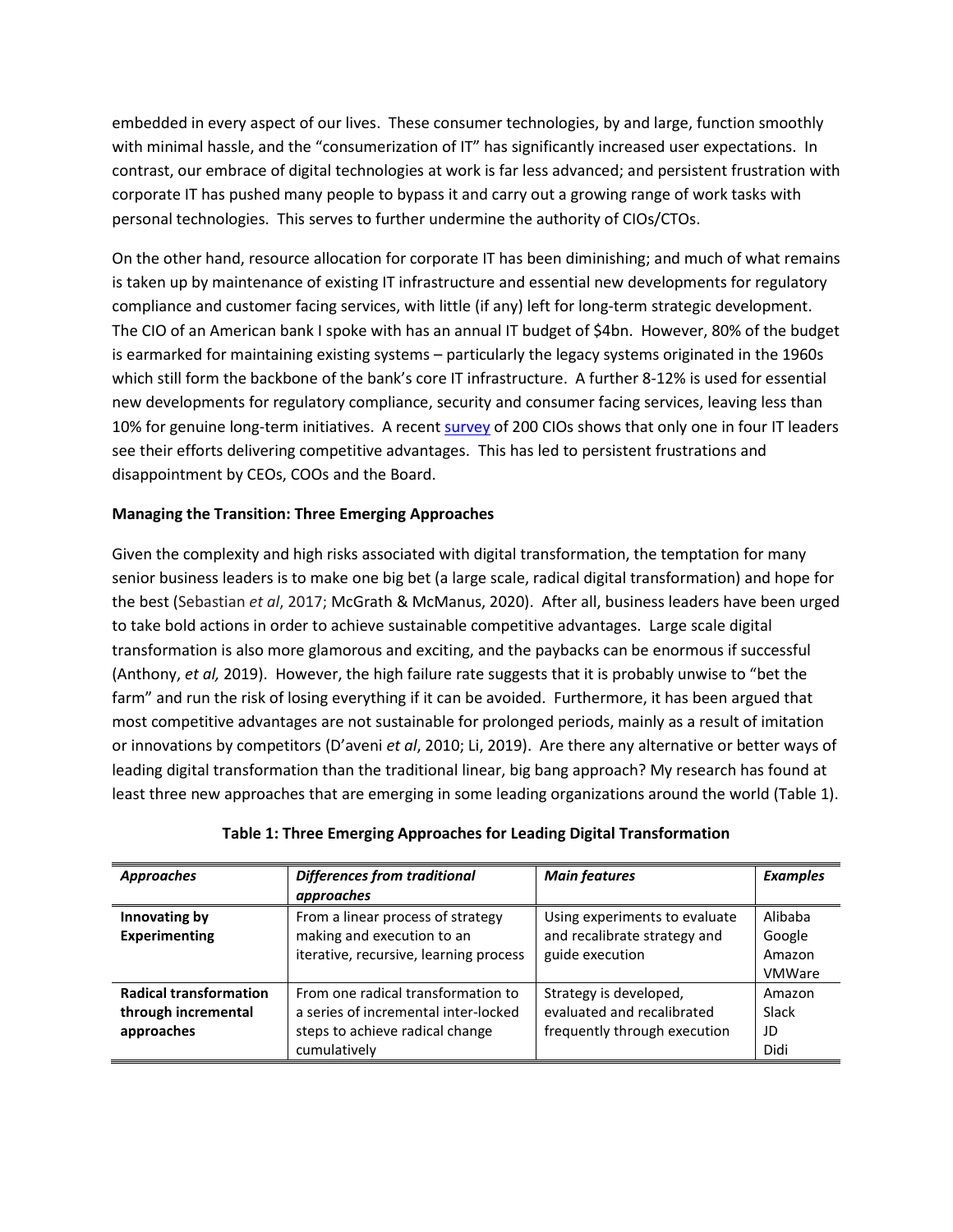| <b>Dynamic sustainable</b> | From sustainable competitive                                 | Using successive temporary   | Baidu         |
|----------------------------|--------------------------------------------------------------|------------------------------|---------------|
| advantages via             | advantages to an evolving portfolio<br>advantages to create  |                              | Uber          |
| temporary advantages       | of temporary, transient advantages<br>sustainable advantages |                              | <b>VMWare</b> |
|                            |                                                              | dynamically and cumulatively | Slack         |

#### *Innovating by Experimenting*

Despite the growing uncertainty in the business environment, the traditional annual or multi-year cycle of strategy making and execution have persisted in many organizations. There is nothing wrong with periodic strategic retreat by senior business leaders, but such linear approaches are no longer fit for purpose. It is rooted in a level of certainty and pre-defined path and outcome for the organization that no longer exist. When the future is uncertain and the destination and path are frequently shifting, it is essential for business leaders to use emerging intelligence to inform, evaluate and update strategic plans on a regular or even continuous basis. This calls for an iterative and learning process where strategy is made and recalibrated through execution and implementation.

One popular approach is innovating by experimenting, which enables businesses to try out many new ideas inexpensively (Li, 2018a). Emerging intelligence from internal and external sources can be used to evaluate them. "*If an idea works, then scale it up rapidly; if not, move on to other ideas and you have not lost much*" [Senior Executive from Alibaba]. This approach gives business leaders the opportunities to test and learn, which has been proven far more effective than traditional linear approaches. It has played a key role in the success of Alibaba, Amazon, Google and Didi Chuxing (Li, 2018b).

The bottom line is that in today's unpredictable digital environment, it is no longer viable to develop a new strategy and then execute it over many years. Instead, strategy is increasingly defined as an overall direction, and the broad path and final destination are frequently evaluated and recalibrated through execution using emerging intelligence. This approach significantly increases the odd of delivering great results through new strategies and operations enabled by digital technologies.

#### *Radical transformation through incremental approaches*

In many ways, the digital economy is fundamentally different from the industrial or the service economies. The rules (economics) of the game and the key players in the market are changing, so the mismatch between traditional business models and the digital future is often too great to bridge in many organizations. However, radical transformation does not have to be planned and implemented in one big step. Rather, radical changes can be achieved through a series of incremental steps.<sup>1</sup> For example, some leading businesses use an outcome driven approach to ensure digital transformation

 $1$  Radical transformation through incremental approaches entails breaking up a radical change into multiple, smaller steps to allow frequent evaluation and recalibration of both the path and destination based on emerging intelligence. It should not be confused with the notions of radical and incremental innovations, or disruptive and sustaining innovations. While radical innovation stems from '*the creation of new knowledge and the commercialization of completely novel ideas or products*', disruptive innovation describes '*a process in which new entrants challenge incumbent firms, often despite inferior resources*' (Hopp, *et al,* 2018). Radical transformation based on any types of innovations can be executed and recalibrated in multiple, smaller steps rather than in one big, single step, hence through incremental approaches.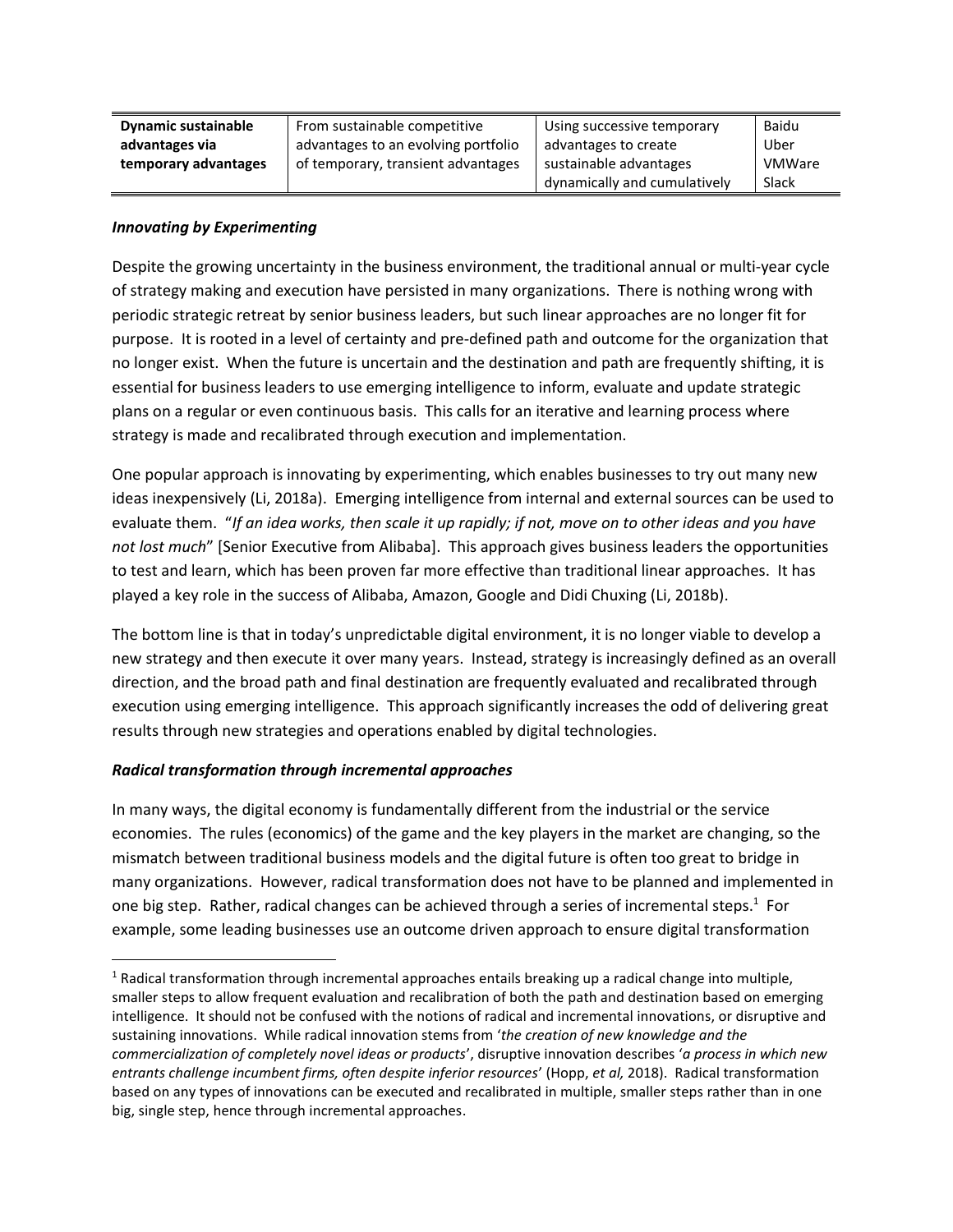initiatives are delivering the expected results at each stage. By breaking up large scale, radical digital transformation into smaller, more manageable strategic investments, organizations are able to experiment with many new ideas based on rapid piloting and scaling (Li, 2019). This approach enables organizations to nurture and test an evolving portfolio of innovations and constantly move forward while avoid the risks of one big bet. Ineffective ideas can be killed off before they cause any real damages. Different from the "big bang" approach, this approach asks business leaders to decide whether the initial up-front investment is worth making in the light of potential returns; and if the balance changes, they can stop investing. In doing so, radical transformation is achieved through a series of incremental steps, while the high risks are effectively mitigated.

#### *Dynamic sustainable advantages through an evolving portfolio of temporary advantages*

The main objective of digital transformation is to deliver sustainable competitive advantages (SCAs), but in the digital economy, few competitive advantages are genuinely sustainable for a prolonged period. Most competitive advantages are temporary, or transient, in nature which can be eroded rapidly or suddenly, either as a result of innovation or imitation by competitors (D'aveni *et al*, 2010; Li, 2019). However, one key new feature of the digital economy is the network effect and the "winner-takes-all" market dynamic, where only one or two key players can eventually thrive in each market niche. When sustainable advantages are rare and difficult to come by, temporary advantages can snowball with the increasing return to scale dynamic. Instead of obsessing with the elusive sustainable competitive advantages, some business leaders are increasingly pursuing successive temporary advantages by experimenting with an evolving portfolio of incremental - and sometimes, radical innovations. The gains from each temporary advantage are often small, but the cumulative effect can be significant over time, and any one such temporary advantage can become *"the last straw*" to tip the balance of competition. In so doing, sustainable competitive advantages are achieved *dynamically* through an evolving portfolio of temporary advantages, when successive new temporary advantages are introduced before old ones are eroded. This is clearly reflected in the competition between American and Chinese digital firms in China – for example, Alibaba versus Amazon, and Uber versus Didi Chuxing (Li, 2019).

A further benefit of this approach is that instead of treating strategy as a pre-defined plan, it allows companies to treat strategy as a direction for action. It encourages business leaders to focus on shortterm decisions and execution, but with the long-term strategy and destination in mind. It also enables business leaders to explore alternative routes frequently rather than presuming there is only one path or one best way. In some cases, it even allows business leaders to change destination. In so doing, strategy and execution are intertwined, and emerging intelligence from execution is used to inform the evaluation and recalibration of the strategic direction. As Rosabeth Moss Kanter argued: "*A strategy is never excellent in and of itself; it is shaped, enhanced, or limited by implementation. Top leaders can provide the framework and tools for a team, but the game is won on the playing field*." (Kanter, 2017). The power of this approach cannot be over-emphasized in today's volatile environment. The result is that strategy is increasingly made and recalibrated through execution.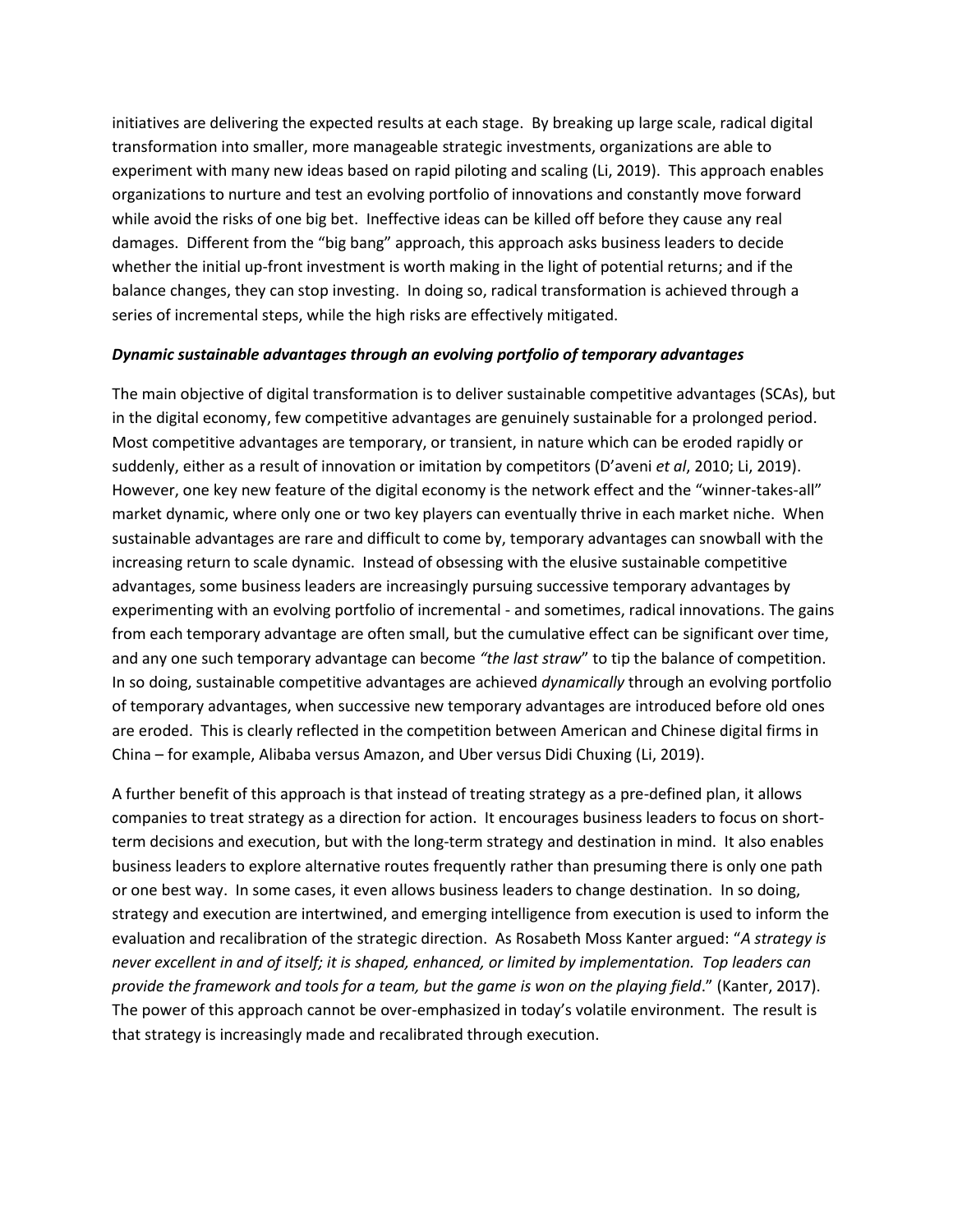#### **The Power of Portfolios**

One common feature of these three emerging approaches is the power of portfolios. Portfolios are widely used by investors to manage risks. Venture capitals routinely invest in a portfolio of promising new ventures. The majority of these new ventures will not generate significant returns, and previous studies have shown that less than 6% of such ventures generate more than five times the original investment. However, the small number of winners is often sufficient to cover losses from the large number of failures and make a healthy return at the portfolio level, effectively mitigating the huge risks.

A growing number of organizations have adopted a portfolio of business models to tackle different market niches; different stages of work-in-progress; multi-sided markets via platforms and ecosystems; and using different business models sequentially over time to maximize revenues (Li, 2020). The financial returns from each business model is often modest, and some perhaps are not even financially viable as an independent business, but by sharing infrastructure, resources and costs, the profitability and resilience of the whole organization can be significantly improved.

The high risks inherent in digital transformation call for the portfolio method. By experimenting with a large number of incremental and radical innovations and by pursuing an evolving portfolio of temporary advantages, radical transformation and dynamic sustainable advantages can be achieved cumulatively while the risks can be effectively mitigated in the "winner-takes-all" digital market. These approaches have led to the market dominance of many of today's global digital champions around the world.

#### **Beyond Your Organization**

Digital transformation is a perpetual, never ending process. Even with each successful digital transformation, the long-term prospect of any organization cannot be guaranteed. When Jeff Bezos was asked about the future of Amazon, he replied that "*I predict one day Amazon will fail. Amazon will go bankrupt.*" (Kestenbaum, 2018). Many leading organizations are hedging their bets not only through the digital transformation of their existing core business, but also by investing in a portfolio of promising external opportunities. The underlying rationale is that when (not if!) the current core business is eventually disrupted, some of the new ventures would have grown significantly. Sustainability is achieved *dynamically*, not only by sustaining and reinventing the current core business operations, but also by investing in emerging new opportunities outside the current organization and its core markets.

#### **"Born Digital" versus Traditional Companies**

This research is based primarily on emerging insights from some "born digital" companies, but similar trends have also been observed in traditional companies across different industries. Born digital behemoths such as Amazon and Alibaba are under constant pressure from new disruptors to reinvent themselves using emerging digital technologies. In the meantime, nearly every traditional organization has been digitally transformed to varying extent, making every business is a digital business. While incumbent banks, for example, contemplating whether to build or buy a digital bank to fend off the disruptions from born digital fintech firms (such as the acquisition of Atom and Simple by BBVA, or the creation of Bó by RBS and Marcus by Goldman Sachs), they cannot avoid transforming the old banks.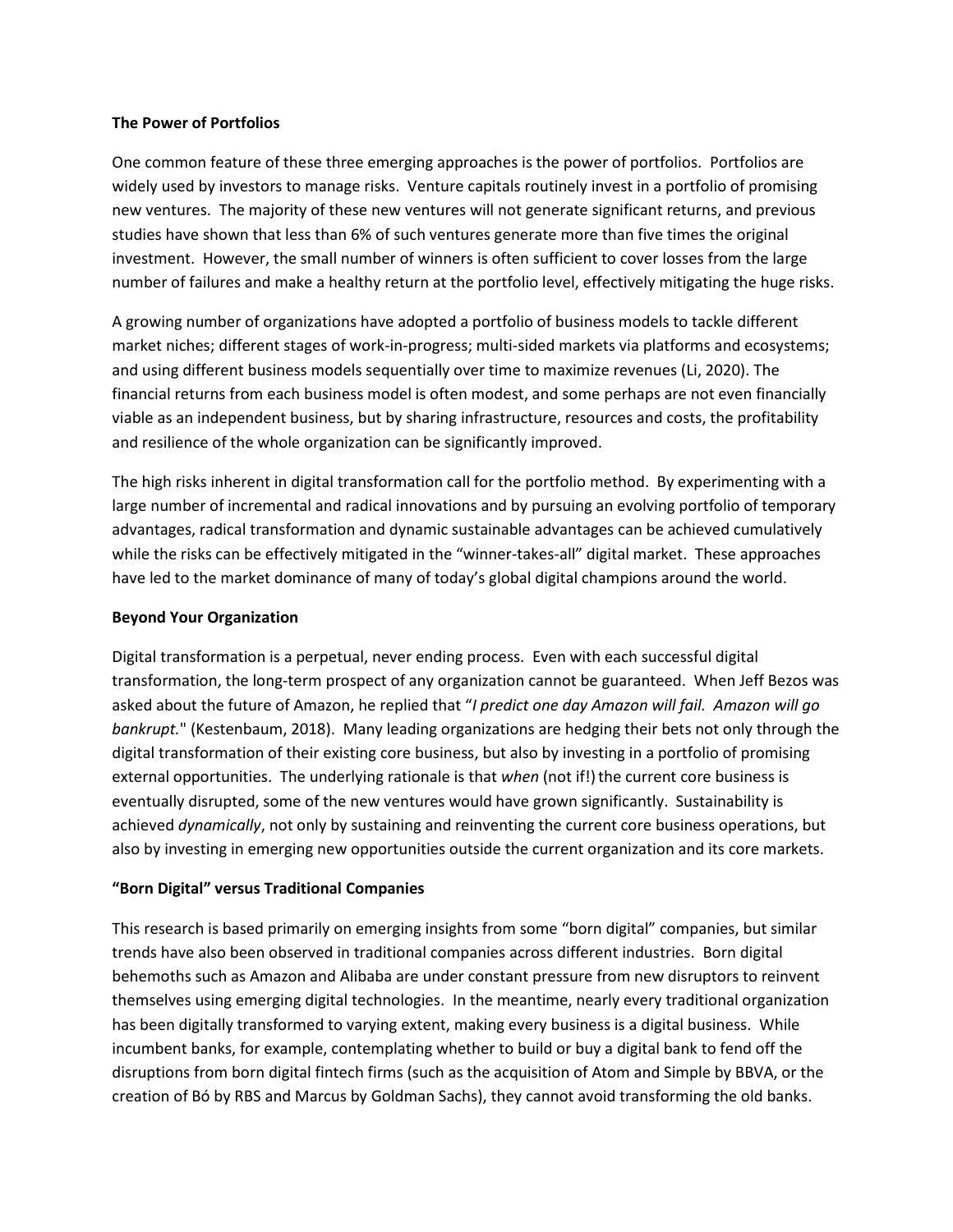The Covid-19 pandemic introduced a new kind of disruption for all businesses, but in many ways, it is simply accelerating changes that were already well under way. It forced every organization to scale their digital initiatives in a matter of days or weeks, fast forwarding to a future world where digital has become central to every interaction. Tens of millions of people were forced to adopt full time remote working. From education and administration, banking, journalism and government, to yoga and gym classes, concerts and medical consultations, face-to-face meetings have been replaced by video conferencing. The daily commuting and business travel have stopped. Most of all, it is forcing a mass upgrading of our digital literacy across different age and social groups around the world. After decades of digitization, the distinctions between born digital and traditional companies were already blurring before the pandemic. When life returns to 'normal', such distinctions may become irrelevant. The new distinctions will be between those that are successful in continuously managing the transition to new technologies, new business models and new organizational designs and those that are left behind.

#### **Leading Successful Digital Transformation**

It's an exciting but challenging time to be a senior business leader. When it comes to corporate IT, "keeping the lights on" at minimum cost is no easy feat, when resources are squeezed, services are outsourced, expectations are increasing, changes are constant and unpredictable, and new requirements from regulatory compliance and new customer-facing and internally-oriented digital services are persistent. However, "keeping things as they are" is not enough, because failing to upgrade the IT infrastructure regularly to enable perpetual digital transformation, the organization will fail.

Despite the enormous challenges, however, business leaders today are ideally positioned to initiate strategic and operational changes by exploiting emerging digital innovations. For example, digital technologies enable organizations to profitably serve low-end markets that were traditionally uneconomic or difficult to reach. There are also growing opportunities for businesses to play a key part in addressing Grand Societal Challenges while generating market rate financial returns – such as those highlighted by the 17 UN Sustainable Development Goals (SDGs), from health and social care in ageing societies to social inclusion, poverty reduction and sustainable development. Digital transformation enables organizations to develop new business models and new organizational forms to tackle such societal challenges using financially sustainable and scalable operational models, generating profit and impact at the same time - something difficult to achieve without the support of digital technologies.

As strategies are increasingly developed and recalibrated through execution in an intertwined, recursive manner, the challenges for senior business leaders are immense. Digital transformation represents a fundamental and risk-laden reboot of a company, with the goal of achieving dramatic improvement in performance and altering its future trajectory. Critical to success is the ability to manage the transition to new technologies, new strategies and operational models and new organizational forms, constantly evaluating, adjusting and recalibrating the path and destination for the organization based on emerging intelligence. This calls for new leadership skills.

For most business leaders, the timing and condition will never be the perfect for undertaking digital transformation, but wait and see is not an option. Even before the pandemic, some forward-looking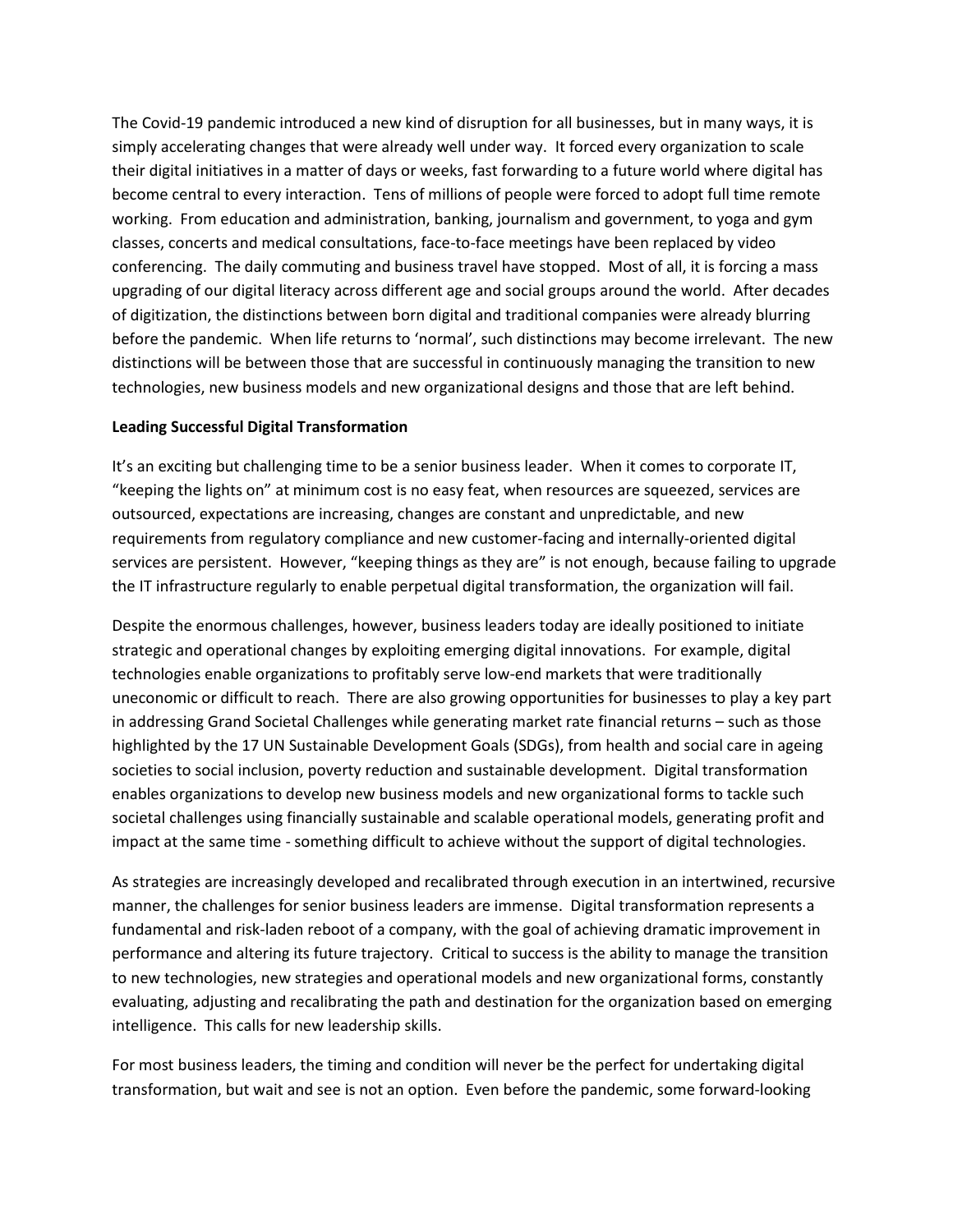business leaders are already carving out resources and slacks in their existing systems to start something new, to innovate by experiment, to initiate and nurture an evolving portfolio of incremental and radical innovations, and to gain sustainable advantages dynamically and cumulatively through a successive pipeline of temporary advantages. When some of these initiatives are showing initial results, these business leaders are then in a far stronger position to secure the full support and adequate financial resources from the Board, to scale up innovations and initiate new digital transformation.

Digital transformation, indeed, even the initial experimentation to try out new ideas, can sometimes seem a risky game, as changing familiar operating models can create resistance from even those that will ultimately benefit from the changes. However, the COVID-19 crisis has forced a mass transition to digital, which made experimentation and rapid scaling both a necessity and an expectation. Those failing to do will struggle to ride out the current storms, let alone thrive in the post-pandemic world.

#### **Future Research**

Academics have a key role to play, and more systematic research is urgently needed to conceptualize such emerging approaches and develop robust theoretical frameworks to guide practice and maximize impact. Three types of research are particularly relevant.

Firstly, qualitative research based on case studies and ethnographic approaches is needed to identify and illustrate international best practice in both developed and emerging economies. We need to explore the complex new relations between strategy and execution, and conceptualize effective approaches to manage the transition. In particular, our research context needs to expand well beyond traditional centres of innovations in North America, Europe and Japan, as exciting new approaches are emerging in newly industrialized economies such as South Korea and Singapore, and in emerging economies such as China, India, the Middle East and Africa.

Secondly, through large scale quantitative research both locally and internationally, new research is needed to identify, measure, validate and compare the complex relations between the key factors, processes, mechanisms and contexts for digital transformation. New insights from such studies can inform the development of new theories and be used to guide practice and policy making.

Thirdly, the rapid pace of change calls for the development of new research methods, as our existing methods are often too slow, too rigid and take too long to make sense of emerging phenomena and offer practical guidance in a timely fashion. Technologies continue to develop extremely rapidly, and when published studies in mainstream academic journals are often based on data that are 5-10 years old, the "new insights" are essentially derived from technologies that are two or three generations old. New methods are urgently required to identify, conceptualize and validate emerging phenomena as and when they emerge, long before they become quantitatively significant in the real world.